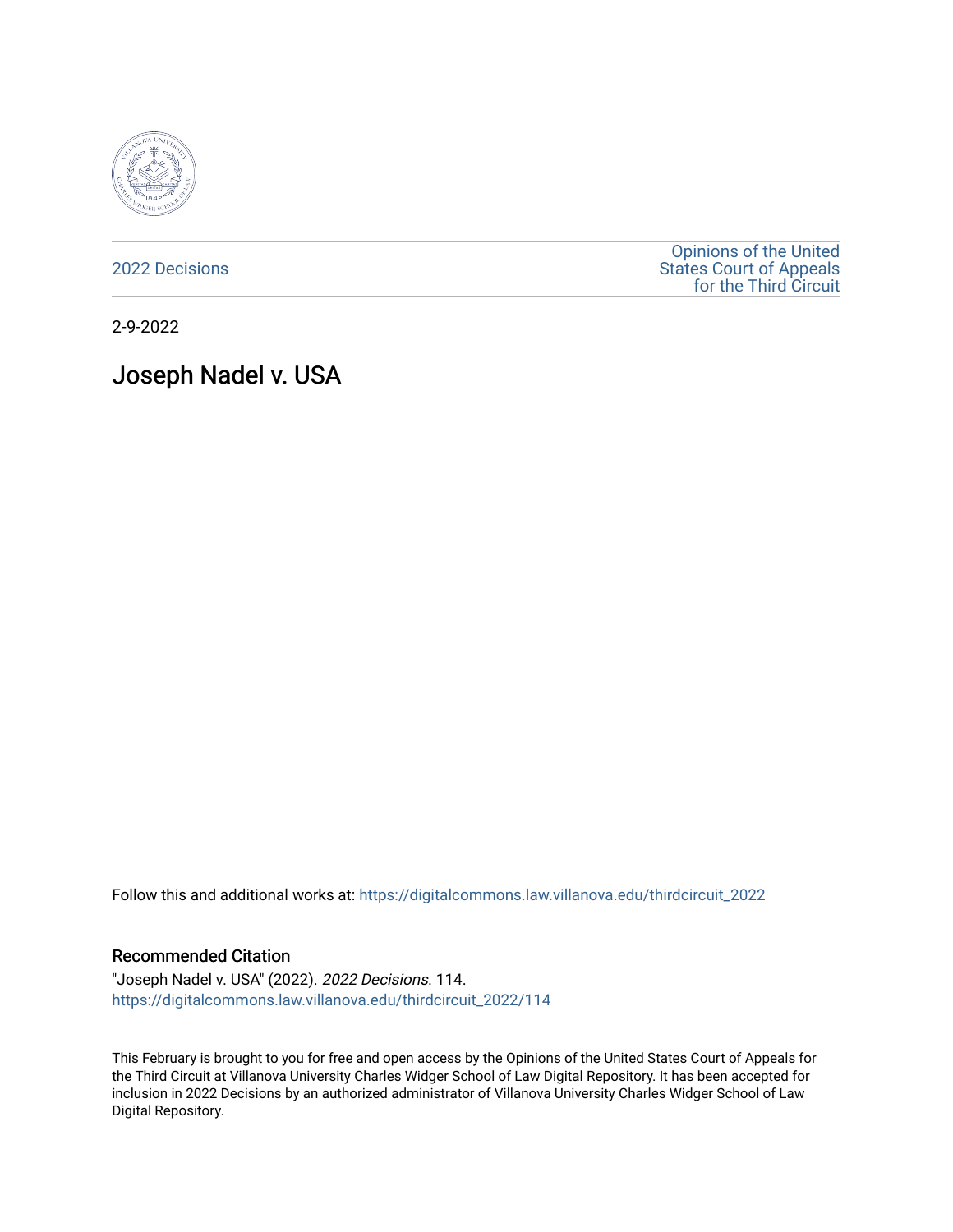### NOT PRECEDENTIAL

## UNITED STATES COURT OF APPEALS FOR THE THIRD CIRCUIT

 $\frac{1}{2}$ 

No. 21-1094  $\overline{\phantom{a}}$  , where  $\overline{\phantom{a}}$ 

## JOSEPH NADEL, Appellant

v.

## UNITED STATES OF AMERICA \_\_\_\_\_\_\_\_\_\_\_\_\_\_\_\_

Appeal from the United States District Court for the District of Delaware (D.C. Civil Action No. 1-19-cv-01099) Circuit Judge: Honorable Stephanos Biba[s\\*](#page-1-0)

Submitted under Third Circuit LAR 34.1(a) On November 19, 2021

 $\overline{\phantom{a}}$  , where  $\overline{\phantom{a}}$ 

Before: AMBRO, JORDAN and ROTH, Circuit Judges

(Opinion filed: February 9, 2022)

\_\_\_\_\_\_\_\_\_\_\_\_\_\_\_\_

OPINION[\\*\\*](#page-1-1)  $\overline{\phantom{a}}$  , where  $\overline{\phantom{a}}$ 

<span id="page-1-0"></span><sup>\*</sup> The Honorable Stephanos Bibas, United States Circuit Judge of the United States Court of Appeals for the Third Circuit, sitting by designation pursuant to 28 U.S.C. § 291(b).

<span id="page-1-1"></span><sup>\*\*</sup> This disposition is not an opinion of the full Court and for I.O.P. 5.7 does not constitute binding precedent.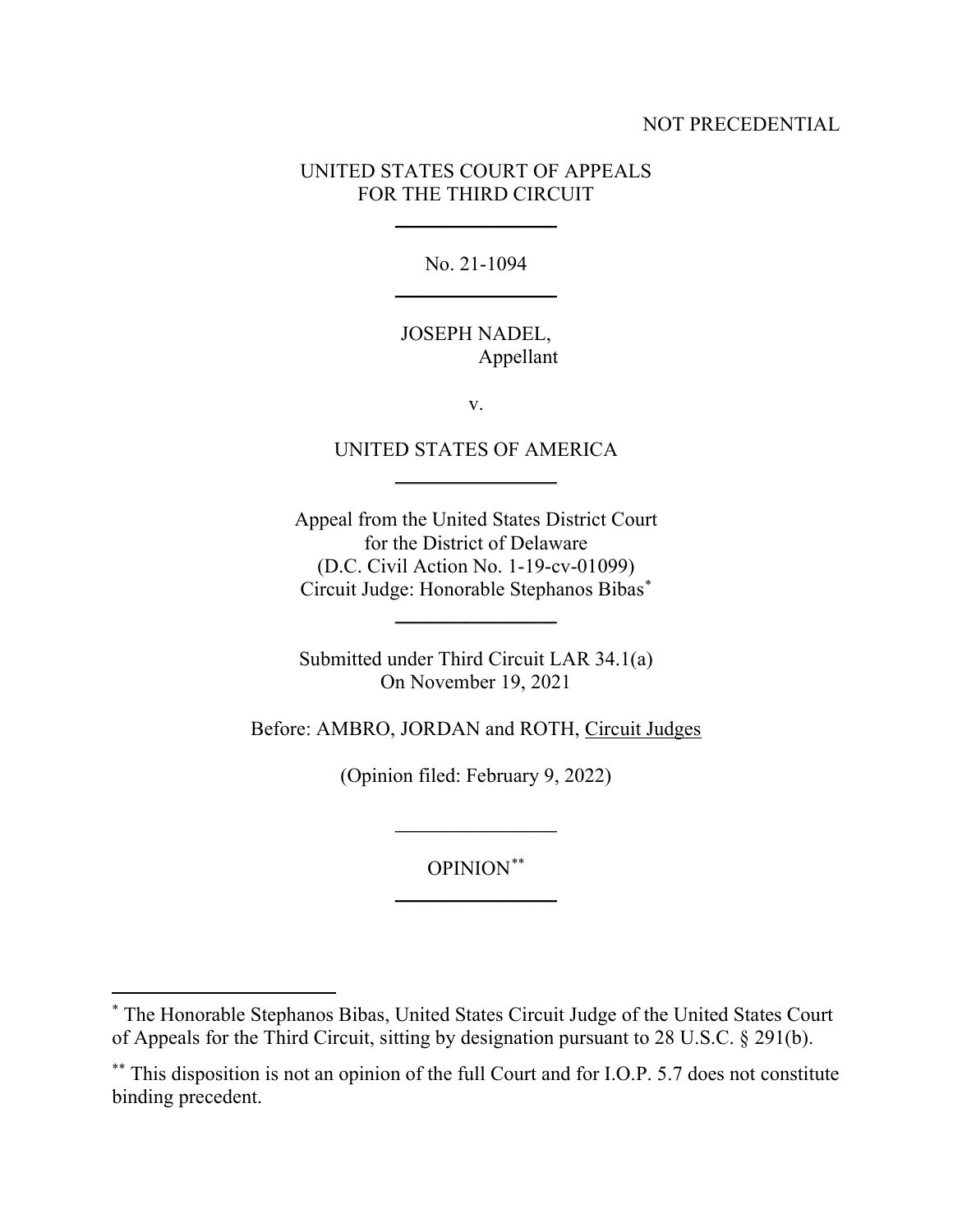#### ROTH, Circuit Judge

Joseph Nadel sued the United States for negligence, claiming he was injured during a medical procedure at a veterans' hospital. Delaware law, which applies in this action under the Federal Tort Claims Act,<sup>[1](#page-2-0)</sup> requires the plaintiff in a medical malpractice suit to produce credible expert testimony specifying how the defendant deviated from the applicable standard of care. Nadel's expert opined that the staff at the veterans' hospital misused a medical device. However, the expert based his opinion on a misunderstanding of another witness' testimony. Accordingly, the District Court granted summary judgment to the United States. We will affirm.

I.

Nadel went to a hospital operated by the United States Department of Veterans Affairs to undergo an esophagogastroduodenoscopy. During the procedure, a doctor found two areas of angioectasia, malformed blood vessels, in Nadel's duodenum. The doctor cauterized the areas of angioectasia with an instrument called a Gold Probe, manufactured by Boston Scientific. The Gold Probe was powered by an electrosurgery machine, manufactured by Erbe. After the surgery, staff at the veterans' hospital discovered that Nadel's duodenum was perforated. The veterans' hospital transferred Nadel to another hospital, where doctors performed emergency surgery to patch his duodenum and remove his gallbladder.

<span id="page-2-0"></span><sup>1</sup> 28 U.S.C. §§ 1346, 2671–2680.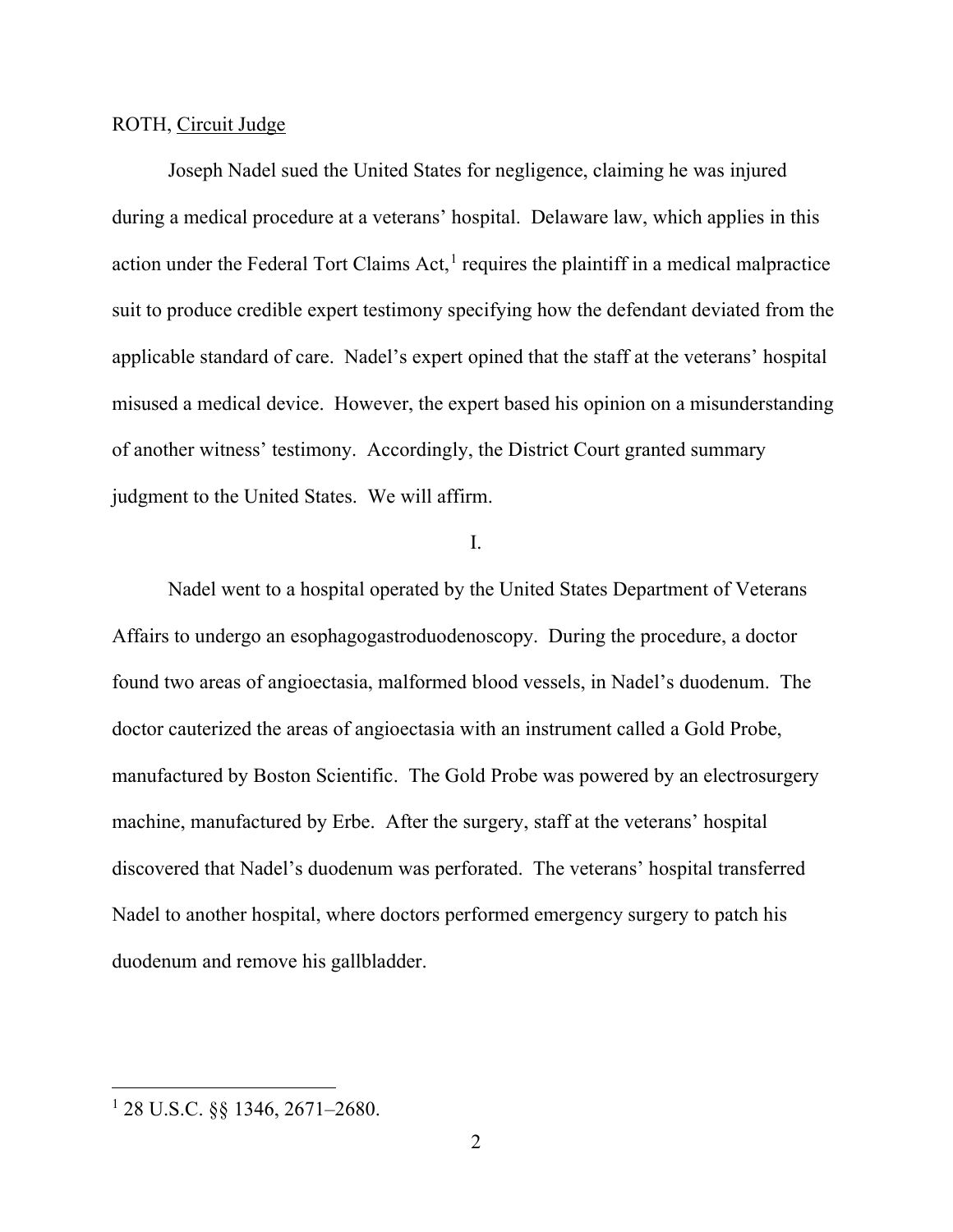Nadel sued the United States under the Federal Tort Claims Act. He claims the staff at the veterans' hospital used the wrong settings on the Erbe machine, which caused it to power the Gold Probe with too much voltage, and in turn caused the Gold Probe to perforate Nadel's duodenum.

Nadel's sole expert witness was Dr. Todd D. Eisner, who authored two reports. Each report was one-page long. In his first report, Eisner said the Erbe machine produces 550V when the machine is on its "forced coag" setting, as the surgical progress notes indicate that it was during Nadel's procedure.<sup>[2](#page-3-0)</sup> Eisner also said, "[a]ccording to Boston Scientific, the maximum voltage for the Gold Probe is 350V."[3](#page-3-1) Eisner opined that because the voltage produced by the Erbe machine, when set to forced coag, exceeds the maximum voltage of the Gold Probe, the staff at the veterans' hospital breached the standard of care by setting the Erbe machine to forced coag while using the Gold Probe and that this breach caused the perforation of Nadel's duodenum.

Eisner prepared a second report after reviewing the deposition transcript of John Day, a vice president at Erbe, USA. Eisner's second report differs from his first report in three important ways. First, Eisner said that the maximum voltage for the Gold Probe is 250V—not 350V as he said in his first report. Second, Eisner said that the Erbe machine was probably not used on the forced coag setting. Indeed, Eisner acknowledged that "Mr. Day testified that he is 'not sure it[ is] even possible to use "forced coag" with a

<span id="page-3-0"></span><sup>&</sup>lt;sup>2</sup> J A at  $44$ .

<span id="page-3-1"></span><sup>3</sup> *Id*.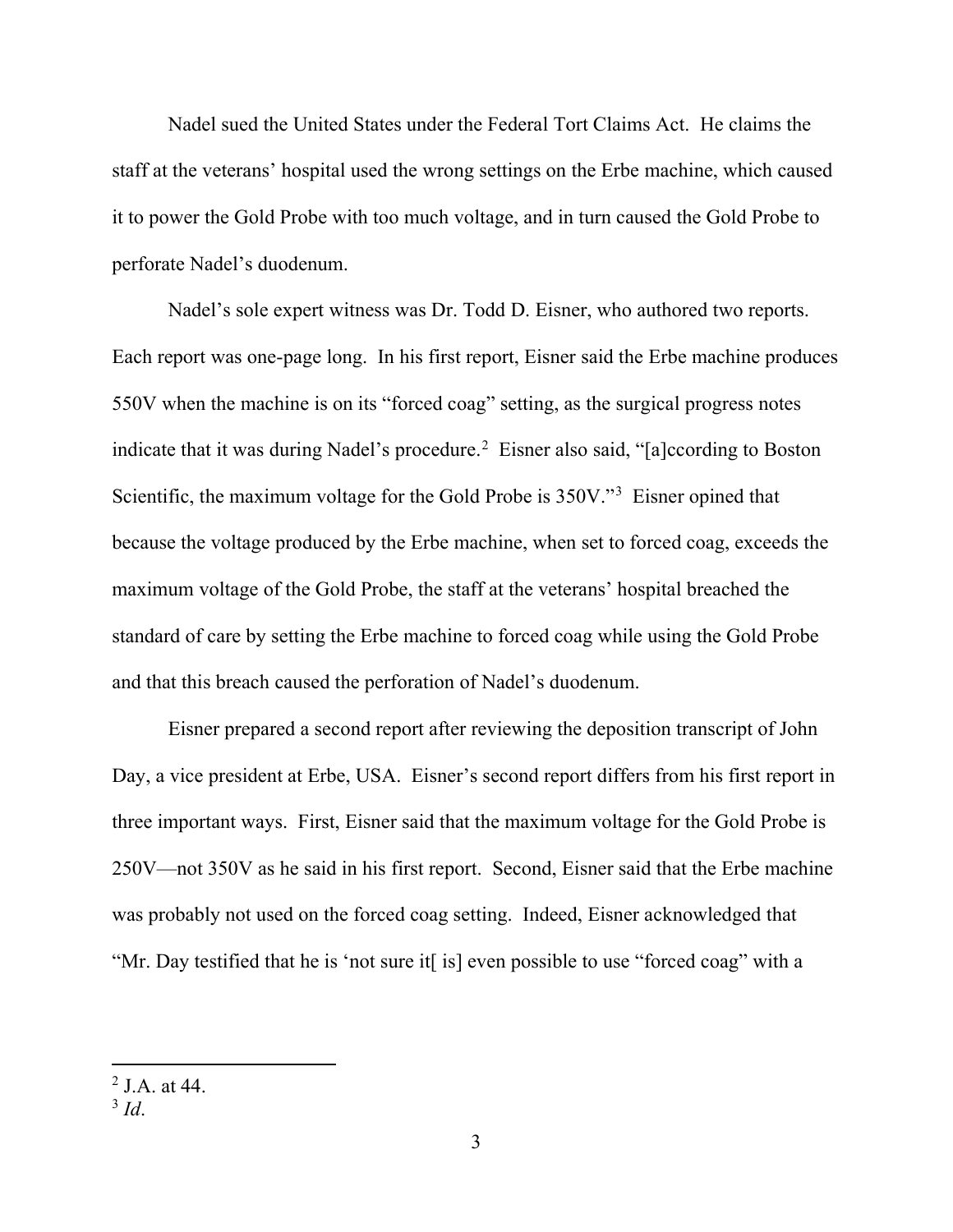Gold Probe."<sup>[4](#page-4-0)</sup> Third, Eisner said that the Erbe machine produced 460V during the procedure, not 550V as he said in his first report. Eisner opined that the staff at the veterans' hospital breached the standard of care by using the Erbe machine at a setting that powered the Gold Probe with 460V, exceeding the Gold Probe's maximum voltage of 250V.

In his second report, Eisner makes clear that his understanding of the voltage produced by the Erbe machine was based entirely on an email from Day and Day's deposition testimony. In Eisner's deposition, he confirmed that he had no basis, other than Day's email and testimony, for his belief that the Erbe machine produced 460V during Nadel's procedure.

Contrary to Eisner's understanding, Day did not testify or write in the email that the Erbe machine produced 460V during Nadel's procedure. Instead, Day testified and wrote that, at a certain setting, the Erbe machine produces 460V when tested into a 200 ohm load resistor. Yet, as Day explained, the voltage produced by the Erbe machine varies based on the resistance it meets. Day testified he does not know the resistance of the human duodenum, whether it is 200 ohms or something else, so he cannot know, without further testing, the voltage actually produced by the Erbe machine during Nadel's procedure.

The United States moved for summary judgment. The District Court granted it. Nadel appealed.

<span id="page-4-0"></span><sup>4</sup> *Id*. at 73.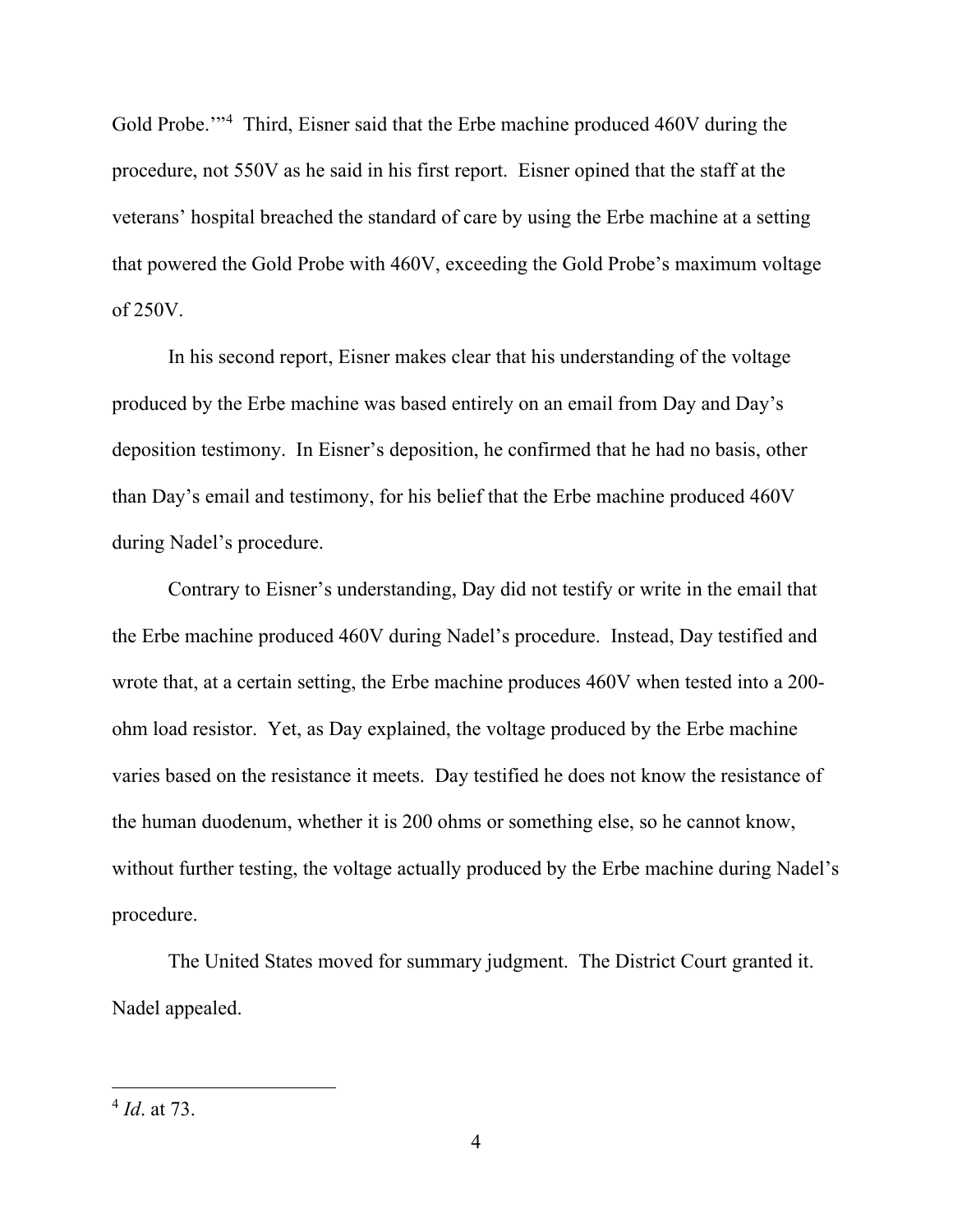The District Court had jurisdiction under 28 U.S.C. § 1346(b). We have appellate jurisdiction under 28 U.S.C. § 1291.

"We review the District Court's grant of summary judgment de novo."<sup>[5](#page-5-0)</sup> Summary judgment is appropriate when a party shows "there is no genuine dispute as to any material fact" and it "is entitled to judgment as a matter of law."[6](#page-5-1) We view all facts "in the light most favorable to the non-moving party" and draw "all reasonable inferences . . . in that party's favor."[7](#page-5-2)

III.

Under the Federal Tort Claims Act, the United States is liable for the negligence of its employees when they are acting within the scope of their employment.<sup>[8](#page-5-3)</sup> Liability is based on the law of the state where the alleged negligence occurred.<sup>[9](#page-5-4)</sup> Thus, Delaware law applies in this action.

Delaware law requires a party alleging medical malpractice to "produce expert medical testimony that specifies (1) the applicable standard of care, (2) the alleged deviation from that standard, and (3) the causal link between the deviation and the alleged injury."[10](#page-5-5) A plaintiff is "not required to provide uncontradicted evidence of the

<span id="page-5-1"></span><span id="page-5-0"></span><sup>5</sup> *Sapa Extrusions, Inc. v. Liberty Mut. Ins. Co.*, 939 F.3d 243, 249 (3d Cir. 2019).  $6$  FED. R. CIV. P. 56(a).

<span id="page-5-2"></span><sup>7</sup> *Jutrowski v. Twp. of Riverdale*, 904 F.3d 280, 288 (3d Cir. 2018) (internal quotation marks omitted).

<span id="page-5-3"></span> $8$  28 U.S.C. § 1346(b)(1).

<span id="page-5-5"></span><span id="page-5-4"></span><sup>9</sup> *See Molzof v. United States*, 502 U.S. 301, 305 (1992) ("[T]he extent of the United States' liability under the FTCA is generally determined by reference to state law."). <sup>10</sup> *Green v. Weiner*, 766 A.2d 492, 494–95 (Del. 2001) (citing 18 Del. C. § 6853).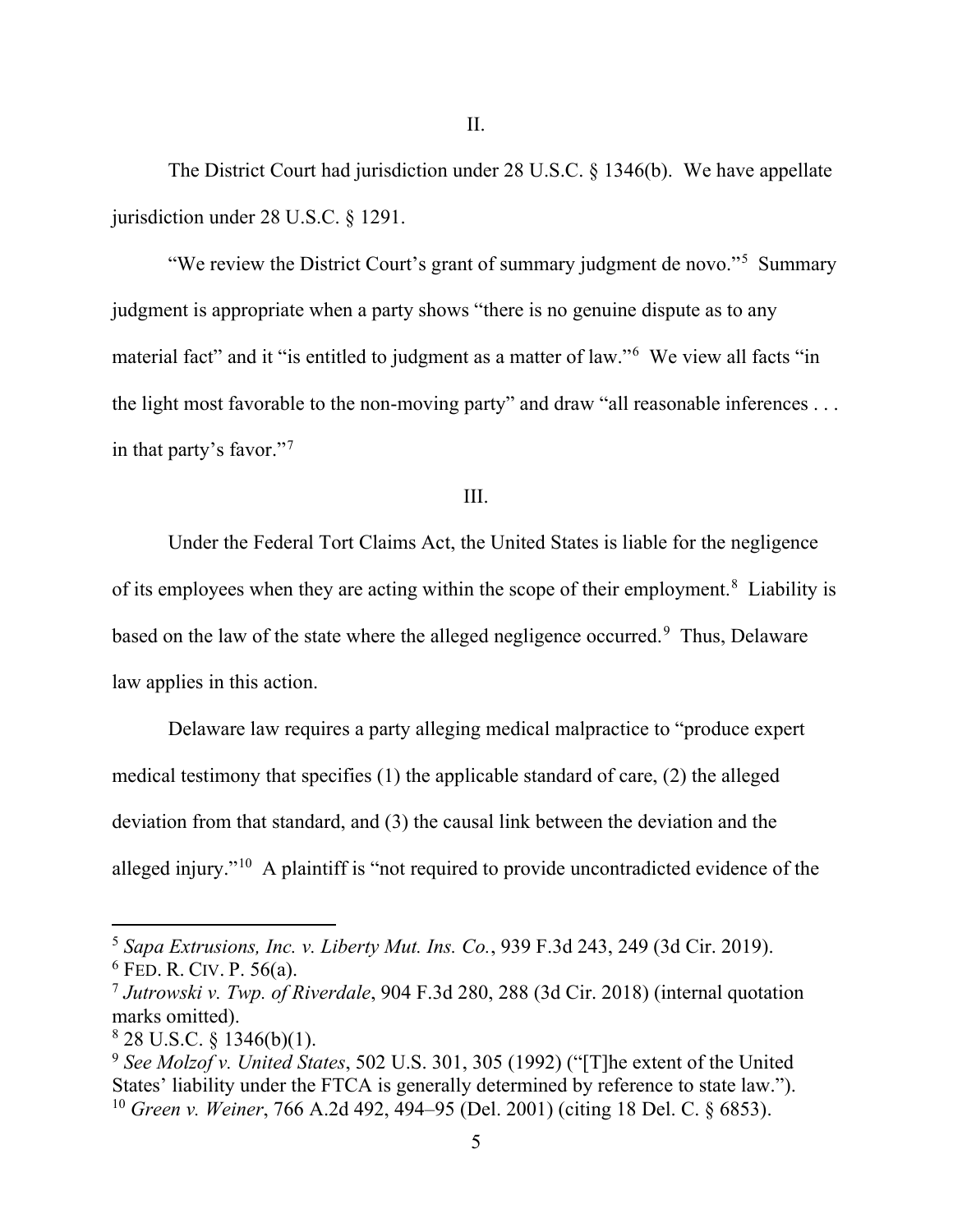elements of [his] negligence claim," but the plaintiff must "provide credible evidence of each of these elements from which a reasonable jury could find in [his] favor."<sup>[11](#page-6-0)</sup>

Here, the District Court correctly concluded Eisner did not provide credible evidence of a deviation from the standard of care. Eisner's opinion rests on the premise that the Erbe machine produced 460V during Nadel's procedure—exceeding the Gold Probe's maximum voltage of 250V. Yet Eisner conceded his only basis for concluding the Erbe machine produced 460V during Nadel's actual procedure was Day's testimony and email. Because Day did not testify or write in the email that the Erbe machine produced 460V during Nadel's actual procedure but merely spoke of the general capacity of the Erbe machine, Eisner's opinion does not meet the required standard.

Nadel argues the District Court impermissibly weighed evidence at the summary judgment stage and, in doing so, improperly concluded Eisner's opinion was speculative. To be sure, any contention that an expert is speculating goes "to the weight of the evidence and thus presents a jury question."[12](#page-6-1) However, here, the District Court neither weighed evidence nor concluded Eisner's opinion was speculative. Instead, the District Court focused on the inquiry mandated by Delaware law: Determining whether Eisner's opinion met the standard required by Delaware law. As explained, Eisner's opinion did not meet that standard because it was based on a misunderstanding of Day's email and

<span id="page-6-0"></span><sup>11</sup> *Id.* at 495.

<span id="page-6-1"></span><sup>12</sup> *Id.* at 496.